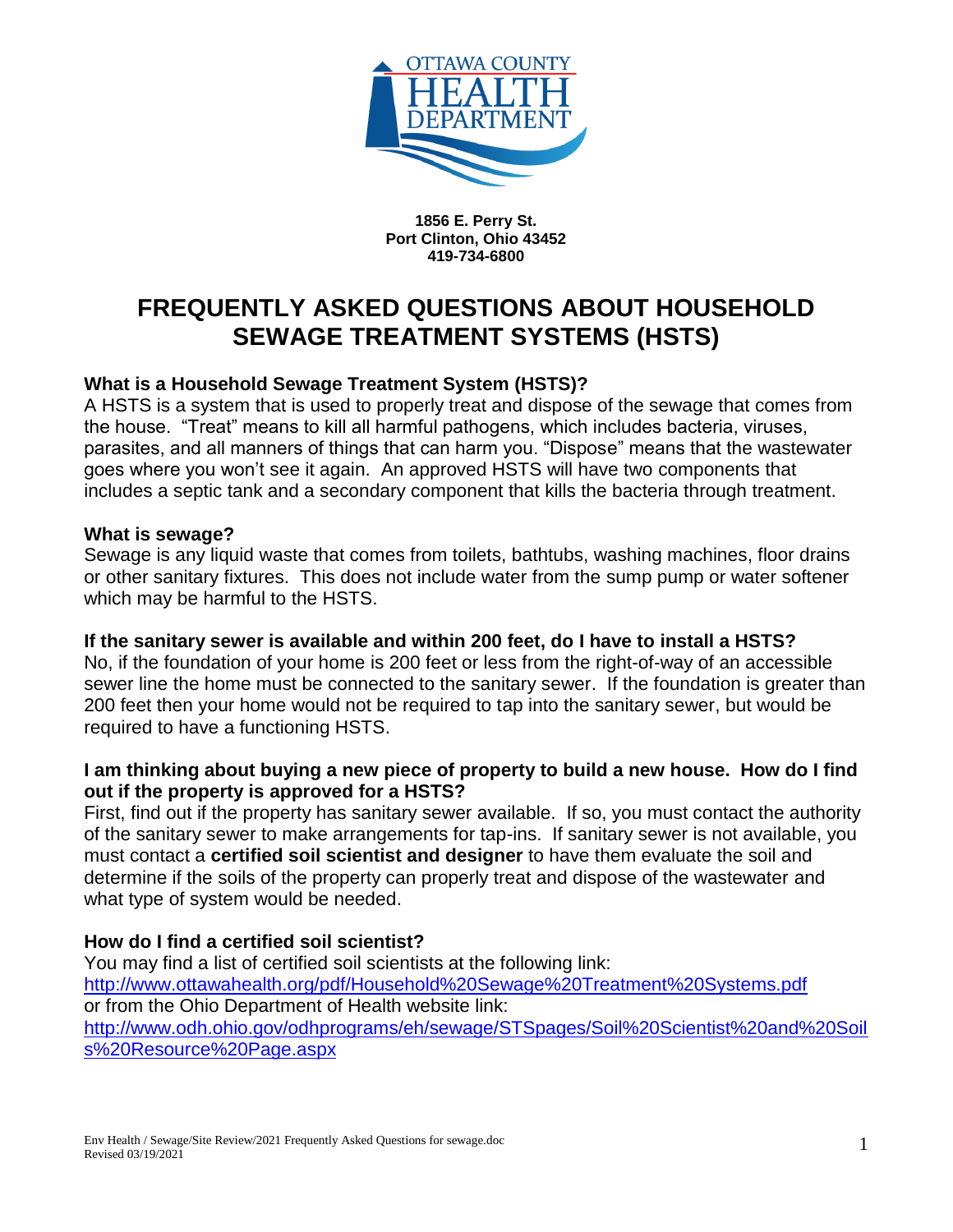## **What services do soil scientists provide and how much do their services cost?**

Soil scientists are trained to analyze the characteristic of the soil to determine if soil will allow the movement of water down through the soils and be able to remove harmful pathogens. Soil scientists also evaluate the depth of the seasonal water table, which is hard for most untrained people to determine, but is an important factor in proper treatment of waste water. Fees vary between soil scientists, but expect to pay \$300 or more for their services. It is best to get several quotes before making your final decision on who will evaluate the soil.

## **A certified soil scientist has evaluated the soils, what is the next step?**

Once a detailed soil analysis has been completed by a certified soil scientist, you are now ready to have the HSTS designed based on the type of soils and the hydrological features of your piece of property.

## **How can I find a HSTS designer?**

A sewage system designer can be found on the Ottawa County website at <http://www.ottawahealth.org/pdf/Household%20Sewage%20Treatment%20Systems.pdf> or you may use the Ohio Department of Health link: [http://www.odh.ohio.gov/odhprograms/eh/sewage/STSpages/Soil%20Scientist%20and%20Soil](http://www.odh.ohio.gov/odhprograms/eh/sewage/STSpages/Soil%20Scientist%20and%20Soils%20Resource%20Page.aspx) [s%20Resource%20Page.aspx](http://www.odh.ohio.gov/odhprograms/eh/sewage/STSpages/Soil%20Scientist%20and%20Soils%20Resource%20Page.aspx)

## **What services does a HSTS designer provide?**

A sewage system designer must be able to design systems in accordance to the layout of your property, the soil type as determined by a soil scientist, and any other limitations on your property such as slopes and waterways and other limiting factors. Designers must provide detailed plans that provide several options of a HSTS types and components that will work on your soils.

#### **What is the price range for sewage system designs?**

Cost of a household sewage treatment system design may vary greatly depending on the level of certification a designer has and the amount of details that must go into certain types of sewage systems. Some soil scientists are also able to design systems and may charge less money to do both soil survey and designs.

#### **What questions should I ask a sewage system designer?**

It is very important to work with a designer to evaluate the different system types available for your property. Most lots can accommodate more than one system design with varying types of components. You should ask what it will cost to design a system and if there will be any additional charges if the system must be redesigned or altered. You should also ask if the designer will be available and provide oversight of the system as it is being installed.

## **I already have a soil analysis completed and a household sewage treatment system design for my property, why do I have to apply for a site review?**

It is required that the health department sanitarian review the proposed HSTS and data that is provided by the owner and an on-site evaluation of the lot. This review is to ensure that the HSTS proposed meets the requirements of the Ohio Administrative Code 3701-29. You must make application for the site review prior to obtaining an installation permit.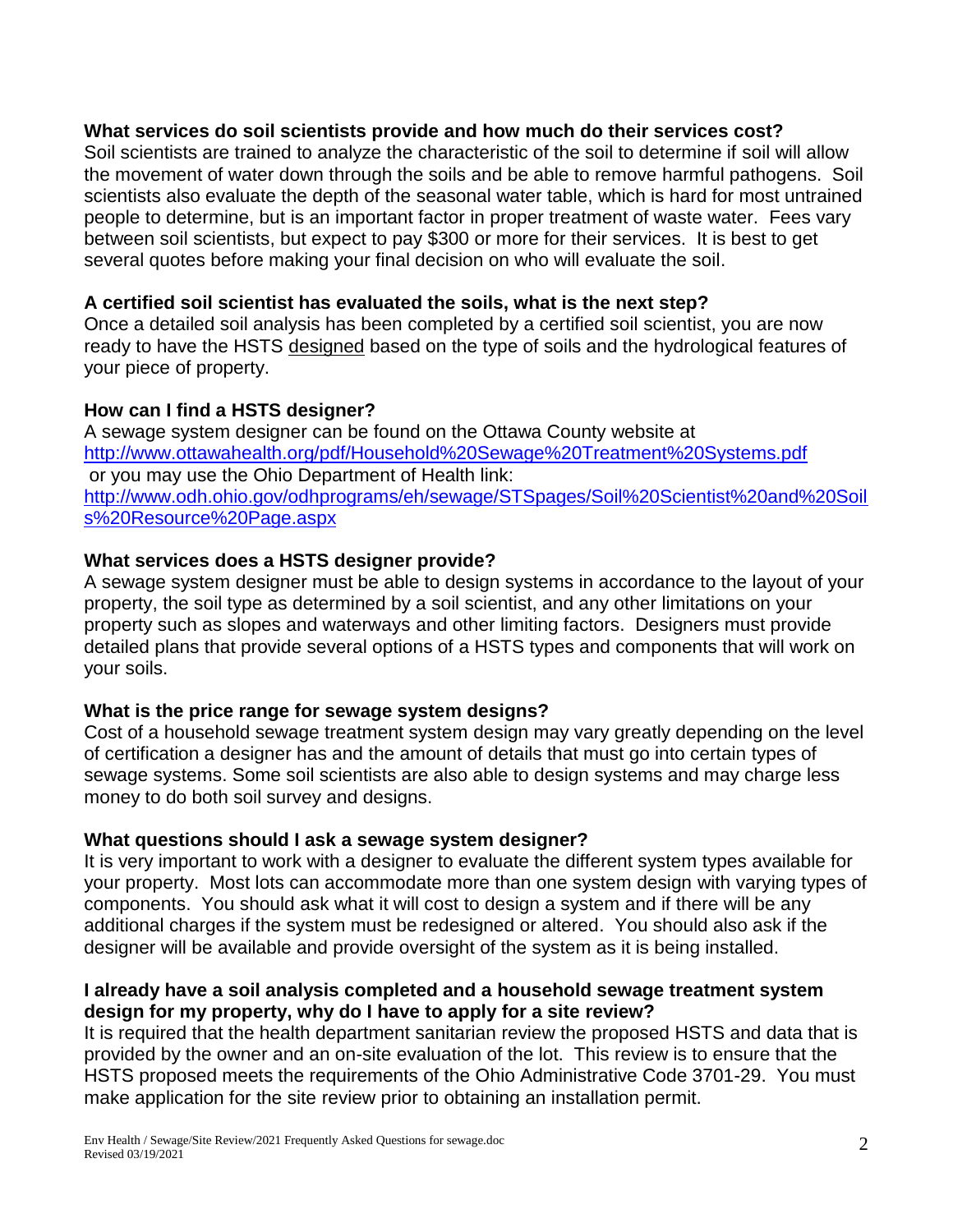#### **How long is a site review good for?**

Starting January 1, 2015 all site reviews that are approved will be valid for 5 years from the approval date, provided there are no changes. The site review will remain on file at the health department until you are ready to apply for an **installation permit**. If an installation permit is not obtained prior to the expiration date, you will be required to fill out a new site review application, submit new plans, and submit new fees if you are still planning on installing a HSTS.

## **What does Ottawa County Health Department charge for a site review?**

The cost for each site review is \$450.00.

#### **What is the HSTS installation permit?**

A HSTS installation permit provides the homeowner permission to install a HSTS according to the site review that was submitted and approved by the board of health.

## **What is required to get a HSTS installation permit?**

Once the site review has been approved the Ottawa County Health Department requires that the homeowner fill out the HSTS installation permit application, sign and date it. For the HSTS installation application to be complete a HSTS installer that is registered with the Ottawa County Health Department must be entered and a cost estimate of the installation must be provided.

**What is required to get a HSTS alteration permit?** An alteration permit is required when you are replacing your septic tank or making any modifications to your existing STS due to increases in the number of bedrooms to your home, etc. In order to get an alteration permit, our department must have an existing permit on file or for systems where there is no information, an accepted Installer Evaluation is required. The Ottawa County Health Department requires that the homeowner fill out the HSTS alteration permit application, sign and date it. For the HSTS installation application to be complete, a HSTS installer that is registered with the Ottawa County Health Department must be entered and a cost estimate of the alteration must be provided.

#### **How long is an HSTS installation or an alteration permit good for?**

The installation and alteration permit is good for one year from the date the permit is approved.

#### **What types of HSTS are commonly installed in this region?**

Most systems installed now are; shallow trenches, mounds with pressurized dosing or "drip irrigation" among others. These types of systems are installed to treat the wastewater above the seasonal water table to prevent contamination of ground water.

#### **What is the seasonal high water table?**

It is a situation where soil is temporarily saturated with water. It can be at certain parts of the year such as spring or fall or during temporary high rain events. Our region is known to have a very high seasonal water table because of the structure of our soil types and has an average depth from 8" to 2" from the ground surface.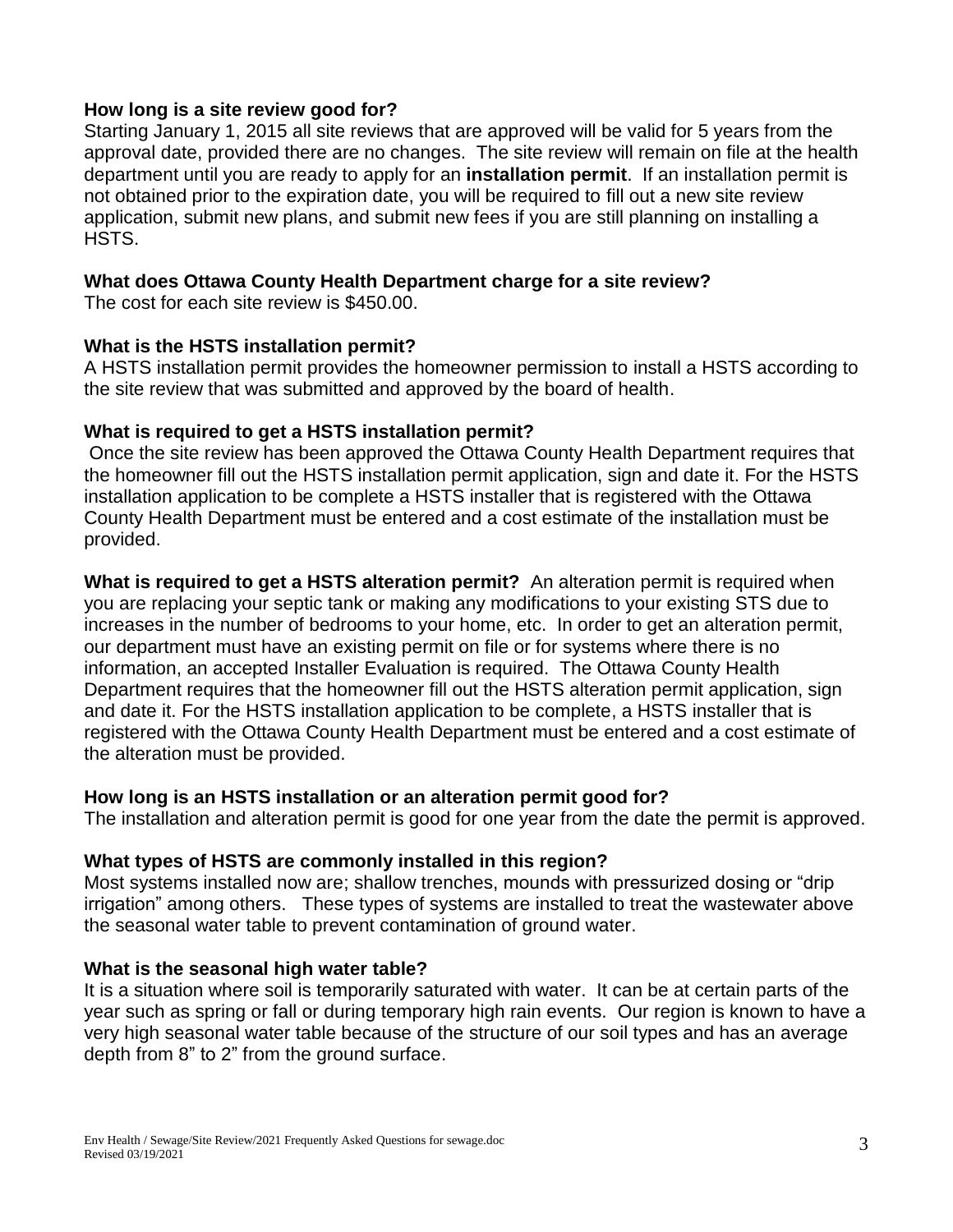## **What are the installation requirements of a HSTS where there is a high seasonal water table?**

The Ottawa County Board of Health has adopted a resolution for vertical separation distances between the seasonal water table and where the HSTS is placed in situ soil. The HSTS must be installed at least a 6 inches above the seasonal water table where there is at least 6 inches of in situ soil. Where the seasonal water table is between 0 and 6 inches the vertical separation distance between the seasonal water table and the HSTS is 1 inch as long as a pre-treatment unit is used.

## **How much do HSTS cost?**

The cost of HSTS may vary greatly depending on size and type of system. Most systems in this region have seen prices range from \$15,000 to \$25,000 for installation. This cost does not include the soils analysis, design work, site review fee or HSTS permit application fee.

## **Why are HSTS sized based on number of bedrooms?**

A household sewage treatment system must be sized to adequately treat the amount of wastewater discharged from a home and to prevent a nuisance. The state requires local health department to utilize bedrooms as the best determining factor that reflects the number of people that potentially live in a home. The rules also state that a den, study, or offices are rooms that could reasonably be used as a sleeping room.

## **How do I find a contractor to install the HSTS?**

Contractors that install or repair sewage systems in Ottawa County must be registered with the health department. Sewage system installers can be found on the Ottawa County website at [www.ottawahealth.org](http://www.ottawahealth.org/) or you may pick up a list of installers at the health department.

#### **Can an off lot discharging systems be used to replace a household sewage treatment system at an existing home?**

Yes, it must meet the **National Pollutant Discharge Elimination System (NPDES)** effluent water quality standards. The list of approved systems is on the Ohio Department of Health web site, here is the link:

<http://www.odh.ohio.gov/~/media/ODH/ASSETS/Files/eh/STS/NPDESapprsystlist.ashx> Once a site review is approved by our department, the property owner must also apply for a permit with the Ohio Environmental Protection Agency and maintain an operation and maintenance contract, including annual sampling, for the life of the system.

#### **What is an NPDES?**

An NPDES is a system that allows the local health department to permit installation of a household sewage treatment system that discharges off-lot into the water of the states as long as the sewage systems have been approved to meet certain effluent water quality standards as determined by the OEPA.

#### **What type of sewage system is approved under NPDES?**

Most HSTS that are approved under the NPDES consist of mechanical aeration system that uses air to oxidize and decompose sewage as a method of treatment. In addition, these systems have UV lights or other components to further treat the effluent before it can discharge off-lot. All NPDES HSTS must be approved by Ohio Department of Health and meet the effluent standards as required by law, so that it does not create a public health nuisance. A complete list of approved NPDES HSTS can be found at [www.odh.ohio.gov.](http://www.odh.ohio.gov/)